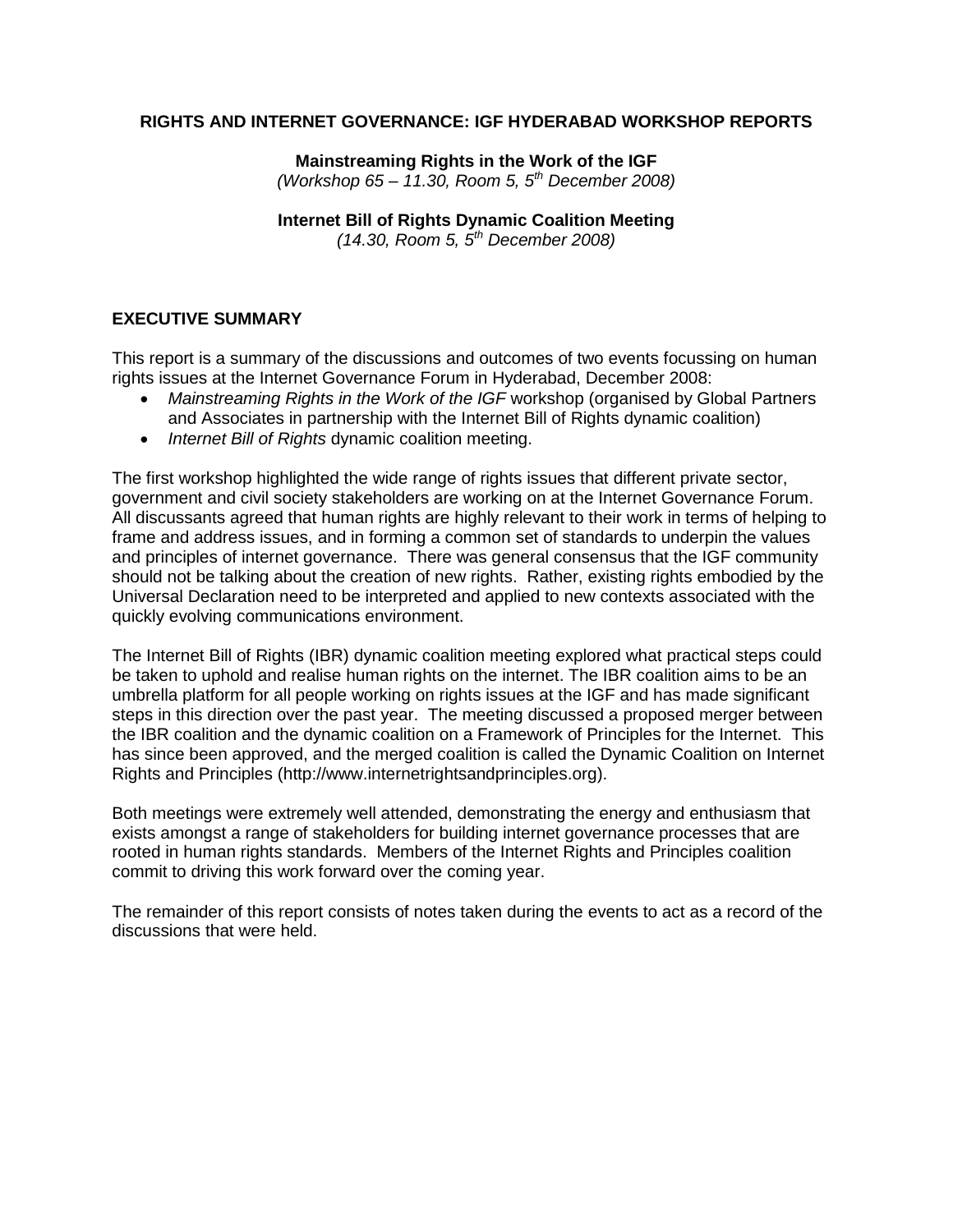# **Workshop Report**

### **MAINSTREAMING HUMAN RIGHTS IN THE WORK OF THE IGF**

*(Workshop 65 – 11.30, Room 5, 5th December 2008)*

The aim of this workshop was to bring different stakeholders and dynamic coalition members together to discuss challenges and opportunities to mainstreaming rights within internet governance policy discussions and processes.

The facilitator, Andrew Puddephatt of Global Partners and Associates, began by citing the WGIG definition of internet governance: *"the development and application by Governments, the private sector and civil society, in their respective roles, of shared principles, norms, rules, decision-making procedures, and programmes that shape the evolution and use of the Internet*."

The facilitator highlighted that human rights have both a normative and philosophical basis. They are a set of legal instruments, but it is also important to remember that they are underpinned by core values of human dignity, respect and autonomy. The aim of the workshop was to explore how we can ensure that these values underpin the norms and shared principles of internet governance.

# **SECTION ONE**

In the first section of the workshop, representatives from a number of the IGF's dynamic coalitions were invited to reflect on the relevance of human rights to their work.

#### **Gurumurthy Kasinathan, Dynamic coalition on a Framework of Principles for the Internet**

- We need to develop a people-centred, inclusive and development-oriented information society. A human rights approach is essential.
- Some rights are better understood than others. We have to remember that civil and political rights are indivisible from economic, social and cultural rights.
- Emphasis needs to be given to positive rights, including the right to education. The theme of this IGF, *Internet For All*, is important, and we should discuss whether there should be a right to the internet.

### **Shaila Mistry**, **Internet Bill of Rights coalition**

- There is a need for a space at the IGF in which people concerned about rights issues can come together to discuss and collaborate with each other.
- The Bill of Rights coalition aims to provide such a space through acting as an umbrella coalition, showcasing and facilitating the work that other groups are doing on rights issues.

### **Gabriela Barrios**, **Accessibility and Disability coalition**

 If we accept responsibility for the worldwide effects of technological and economical activities, we need intercultural and universally binding norms to guide our activities. Human rights are the only universal set of standards capable of fulfilling this role.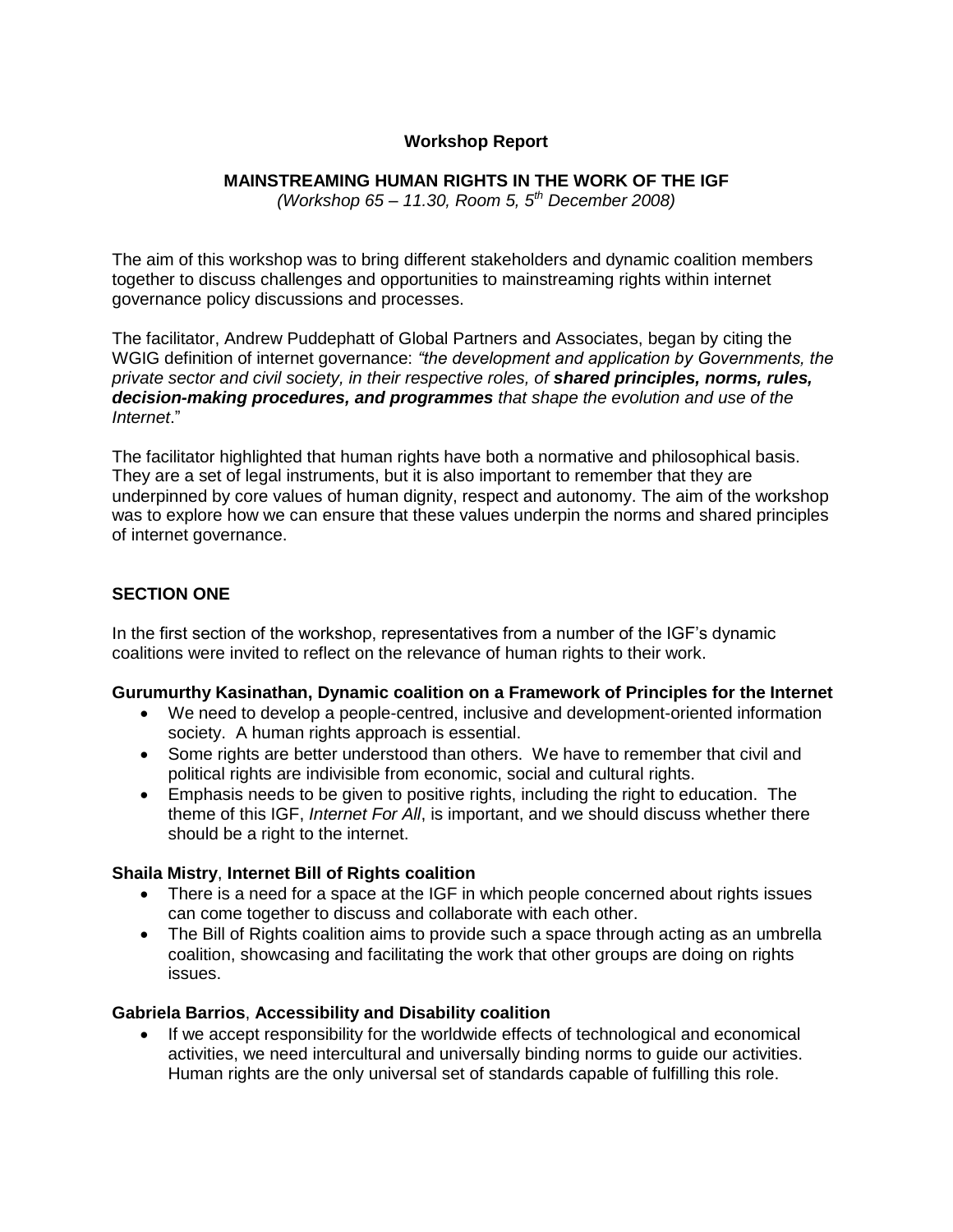- Rights that are particularly relevant in this context are the right to freely participate in life of community, to education, to free expression and knowledge.
- Production of knowledge is increasingly privatised and commercialised.
- The principle of non-discrimination means that access and use of ICTs have to be available to all, without discrimination.

### **Viola Krebs, Dynamic coalition on Linguistic Diversity**

- We can't begin to talk about freedom of expression if the majority of people across the world can't express themselves in their native tongue.
- Only 350 of the world's 6000 languages are present in cyberspace
- The ability to express yourself in your mother tongue is essential for promoting social and gender equality.
- People need access to the resources needed for translation. These shouldn't only be limited to people who can afford them.
- We need to bring linguists together with technicians to find solutions.

# **Lea Shaver, Dynamic coalition on Access to Knowledge (A2K)**

- We can't talk about governance without talking centrally about rights. When talking about internet governance, it's important that rights are present and protected. They should be a major part of the dialogue and a foundational element in the direction that government takes.
- A2K is a right which draws on Article 27 the right of everyone to share in the benefits of scientific progress and to take part in cultural life. This has a lot of relevance for internet governance. Those should be principles that we claim and insist that internet governance is structured around.
- However, not all A2K advocates are persuaded about the utility of a rights based approach. We too often hear about intellectual property rights and the rights of creators, rather than the rights of users and the right of access to knowledge.
- The rights-based advocates need to demonstrate to those that are interested in multilingualism, A2K, privacy etc that human rights approaches can have benefits for their issues. What is the advantage of framing these concerns as human rights?

### **Ralf Bendrath, Privacy Dynamic Coalition**

- It's been difficult to keep a constant dynamic in the work of the dynamic coalition. It was very dynamic in its first year, but then the momentum was lost.
- It's hard to get government representatives involved we need an open exchange of views and fresh thoughts, which is difficult when people are afraid that things they say might be reported afterwards.
- There's also been limited participation from the private sector.
- The result is domination by civil society we could set up an NGO, but the idea is to have a multi-stakeholder approach.

# **SECTION TWO**

In the second section of the workshop, people in different stakeholder groups were invited to contribute to the discussion.

### **Chat Garcia Ramilo, APC Women's Programme**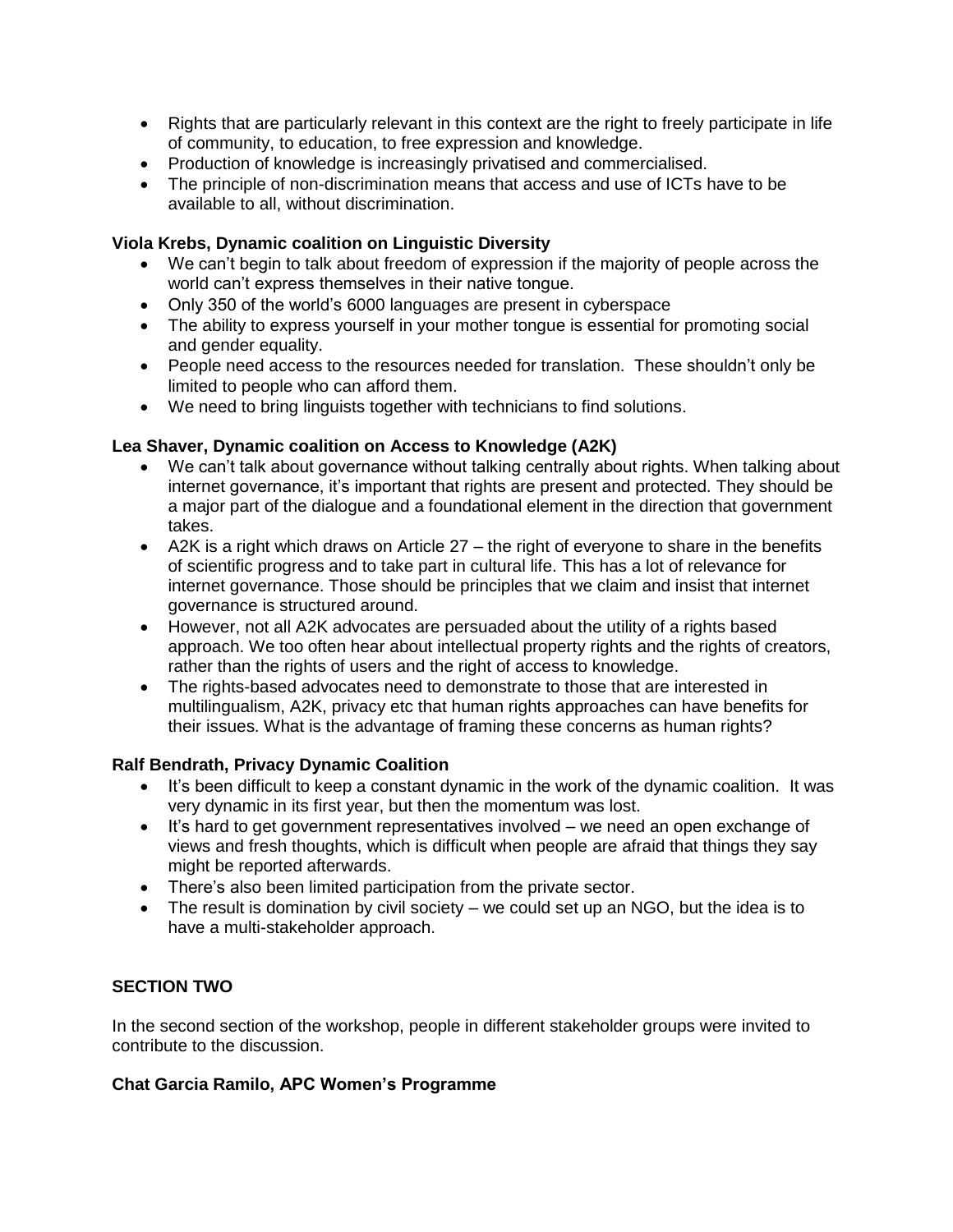- The way women exercise their rights in the information society is affected by the norms under which they are living.
- Women's blogs are blocked because they talk about sexuality, or about God and romantic escapades in the same post. We need to bring rights that have already been agreed on into the discussion, e.g. as defined in the Convention for the Elimination of Discrimination against Women (CEDAW) DAW, so that women can exercise the right to information.
- The women's rights movement is significant. We need to demonstrate why internet governance is relevant to them otherwise we won't be able to bring them into the IGF, which will hamper our ability to mainstream rights.

# **Peter Hellmonds, Nokia-Siemens Networks**

- It's important to clarify that I am talking as myself rather than as a representative of my company. That means that I can talk more freely from a personal perspective.
- Nokia-Siemens has a code of conduct that explicitly recognises human rights, and the need to comply with national laws. The problem is when national laws aren't aligned with human rights. However, we aspire to the higher international norms, and we try to introduce these into the way that we do business.
- We think it could be competitive advantage if we are perceived around the world as leading in this field.

# **Miriam Sapiro, Summit Strategies International**

- The notion that we have to talk about mainstreaming human rights at the IGF ought to be an anomaly. We use the word "fundamental" because that's what these rights and freedoms are – fundamental. Implementation, however, could be improved and so this is an important discussion to have.
- I believe that participants at the IGF share the goal of expanding access to the Internet for the next billion and thereafter, and protecting the human rights of those using the Internet. The question is, how do we get to that point? It seems less practical to start with the issue of new rights than to consider better implementation of existing rights and practical measures to encourage broader access. With respect to human rights, we could think in terms of what existing regimes already provide, how they might apply to the Internet, and whether any updating could be helpful.
- It also seems productive to look at the goal of broadening participation in the Internet in terms of values, rather than creating new rights, which could cause governments to step back or become concerned. This is because the subject of rights, especially for governments, is serious business. Questions would likely arise as to what exactly is meant, how would the proposed right be defined, is it clear, and - perhaps most important – is it enforceable and how is it enforced.
- Focusing on values could become a very effective way to encourage all of the different stakeholder groups to work together and try to make progress towards mainstreaming human rights in IGF discussions.

# **Lee Hibbard, Council of Europe**

*As the Council was unable to be present at the workshop, these notes are based on a conversation between Lee and the workshop organisers. They may therefore not accurately reflect the Council's position.*

• The Council of Europe has been trying to mainstream rights since the inception of the IGF.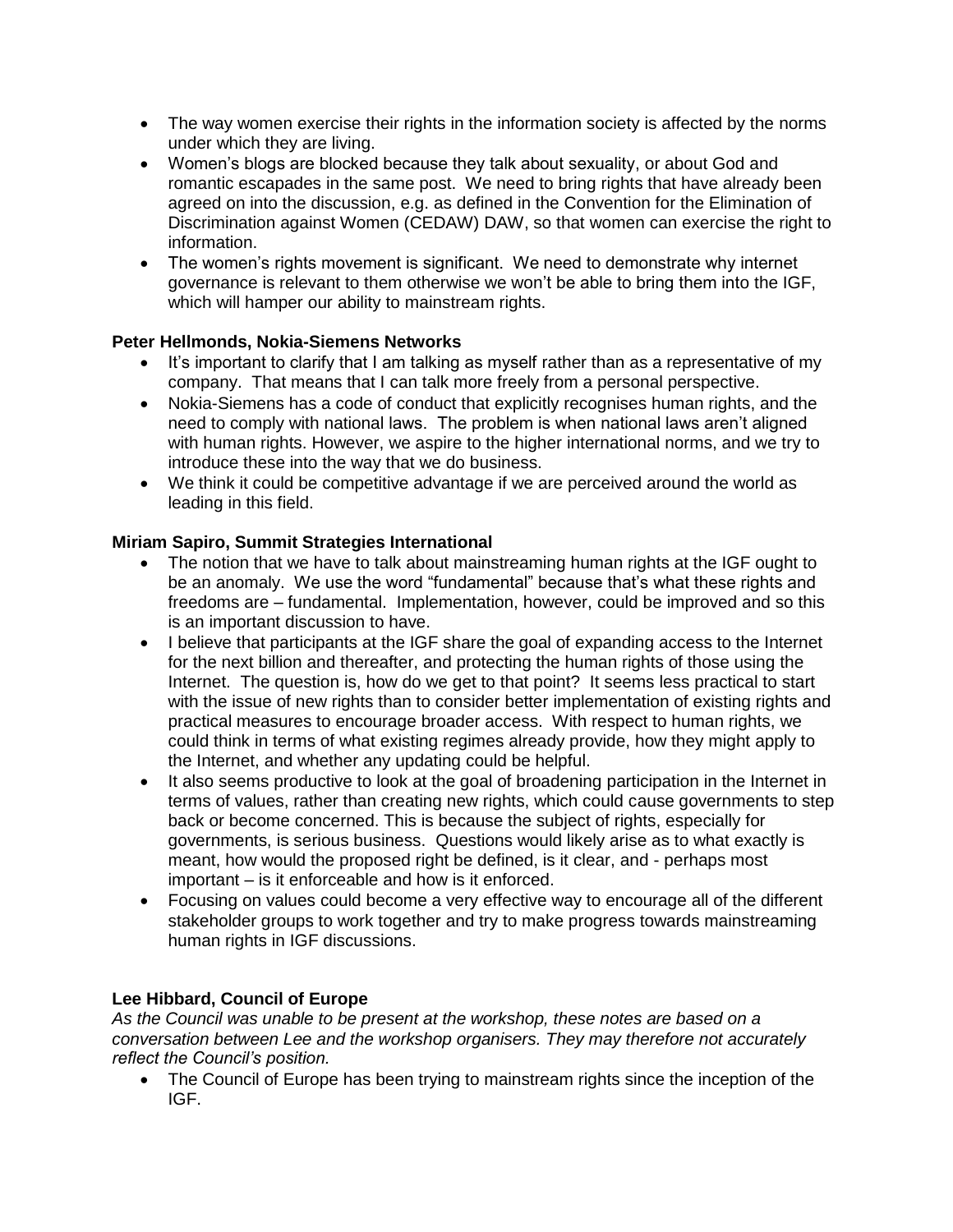- Many stakeholders don't necessarily have an understanding of what rights actually mean in relation to the internet, and we need to address this. We need to look at a number of different layers in the environment, from the technical, physical, regulatory and policy perspectives.
- The Council's work on the *public interest value of the internet* provides a roadmap of these issues. They have also developed practical guidelines, for example for ISPs when dealing with rights issues. These were developed in partnership with the ISPs themselves as we need to bring the different stakeholders we are trying to reach into the discussions.
- In sum, more states need to be involved in these processes, and it's important to have the right people from the right ministries involved (e.g. from both telecommunications and media).

# **DISCUSSION AND POINTS RAISED BY WORKSHOP PARTICIPANTS FROM THE FLOOR**

- Need to focus on **implementation of existing rights**; the problem is that they're not being honoured. We fought hard for freedom of expression to be included in the WSIS declarations, and we succeeded. If we keep talking about rights we already have as if we don't have them we won't be taken seriously by the establishment.
- We have to agree as a group on the **terminology** we use. For example, it's better to talk about the right to knowledge than to the internet, and then translate that into what it really means in a given context.
- It's unproductive to pit expression and privacy against **children's rights**. Children have those rights too. We need to take established rights as a point of departure in order to have a much stronger dialogue with each other and move forward on these issues. We need to look at what the UN convention on the rights of the child means in the context of the internet and internet technologies. Talking about debates in terms of rights could be a way of bringing different stakeholders together.
- We can use established principles like the **principle of non-discrimination** to address the issue of accessibility.
- There are lots of different communities at the IGF who don't have a background in human rights, coming from the trade or communications ministries. The challenge is making these **communities interact** with each other.
- The **high commissioner for human rights** is conspicuously absent.
- The **Global Network Initiative** is an important first step of business self-regulation.
- The **right to communicate** has the breadth to conceptualise human rights in relation to the internet. It isn't a new right; it unites a number of existing rights that bring together all of the areas that we've mentioned and illustrates their interdependence. We're not trying to establish new rights.
- **Governance is a process**; we need to think of it as a process in which we defend the rights of participants to expression, association and non-discrimination.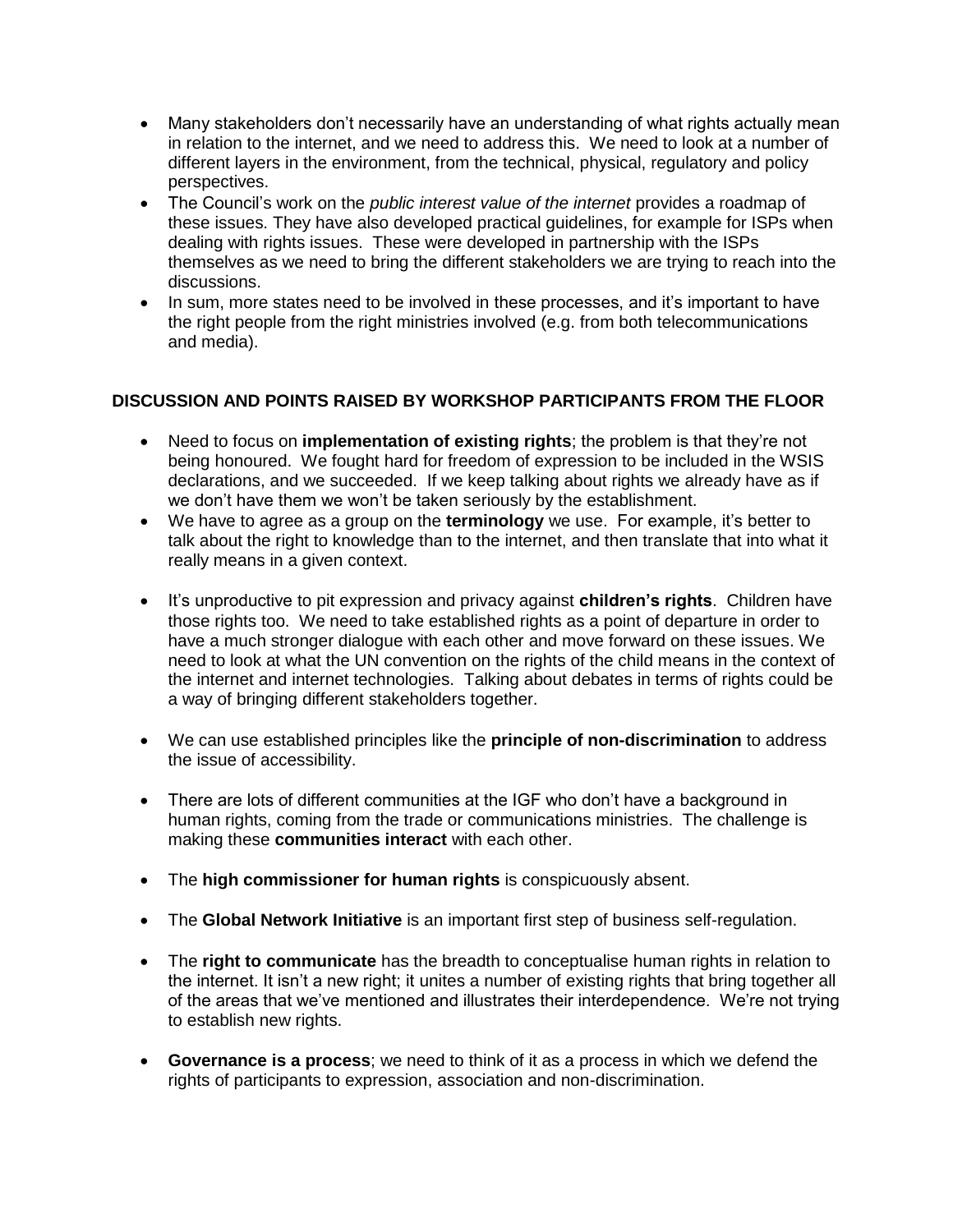- The aim of an internet bill of rights could be to have a kind of platform for all of the declarations which are widely accepted, and on which we can go further and work on them, specifying what is needed in those declarations, like the right of access for example.
- The **rights to development, education and communication** are not possible in today's world without having the ability to access the internet.
- It's important to map out what rights and obligations are already in place before we can move forward to any implementation for mainstreaming. For example, the **Convention on the Rights of Persons with Disabilities** obliges states to provide access to new information and communication technology systems, and to promote accessible design of ICTs in the early stages.
- These discussions are quite unspecific and on a high intellectual level. Businesses need discussion on a more practical level. The discussion would benefit from very specific examples. I would rather talk more about **practical applications** than about the high clouds of principles and so on. I am concerned that governments can use child protection as an excuse as a means to introduce sophisticated filtering software, reducing the ability of citizens to access and exchange information.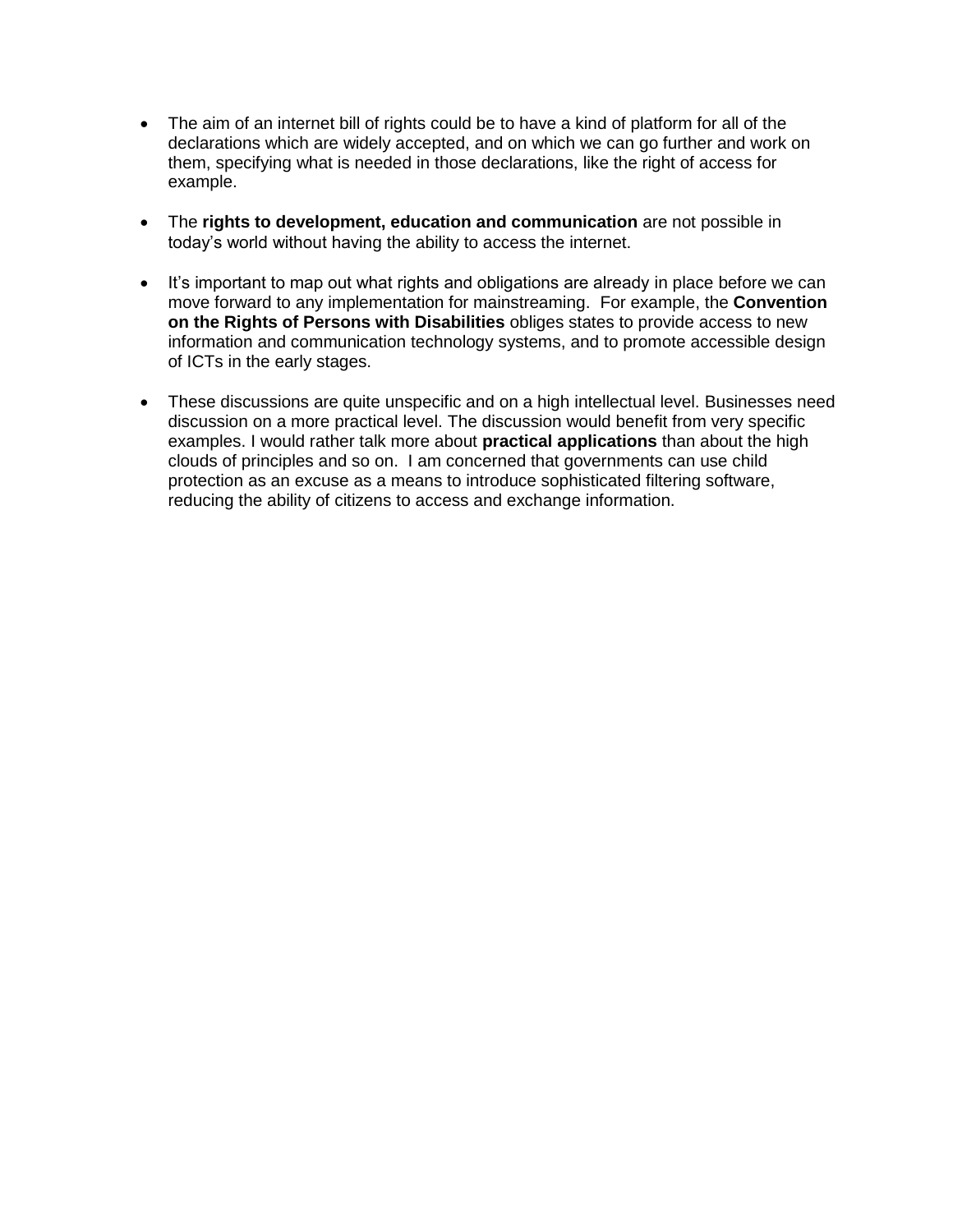# **Dynamic Coalition Meeting Notes**

# **INTERNET BILL OF RIGHTS DYNAMIC COALITION MEETING**

*(14.30, Room 5, 5th December 2008)*

### **Introduction – Facilitator (Max Senges)**

- The internet can be thought of along the axes of Social commons, Service commons, Infrastructure commons
- The dynamic coalitions are based on multi-stakeholder collaboration; how can we get better cooperation with private sector?
- How can the IBR work with other coalitions? Eg working with the Privacy Coalition to translate the terms of service you sign up to online – what do they mean and how are they related to rights? One way to bring rights forward is to come up with a human readable, modular solution.
- The IBR coalition has been growing and has developed a new logo and website.

# **Meeting agenda**

1) Report on needs and challenges of DCs (feedback from session on Mainstreaming Rights)

- 2) Discussants and practical solutions
- 3) Discussion
- 4) Next steps

# **1) Feedback from "Mainstreaming Human Rights in the work of the IGF" workshop (Max Senges)**

- It's important to remember that IBR is a dynamic platform to share and collaborate.
- A representative from the child protection DC highlighted that stronger dialogue is needed in terms of framing rights and interpreting them in internet age.
- It's important to work with private sector and government sectors
- Making rights a key theme of 2009 IGF is an important goal.
- A key issue is how to make the DCs actually dynamic. Most are working voluntarily  $\rightarrow$ difficult to maintain energy that we need.

# **2) Discussants**

### **Wolfgang Benedek**

- Wide range of issues are relevant.
- The common denominator is maybe human dignity, right to self determination.
- When we look at how this is presented, different stakeholders don't necessarily see it as a rights based approach. Eg, in the Diplo book, rights presented as separate rather than cross cutting issue
- Problem of trying to involve governments...mainly CSOs here.
- Some IGOs, but not broad representation...UNESCO and CoE here, but why not the special raporteur for FoE?
- Business sees this gap and is responding to it...hope that it will respond more forcefully in the future.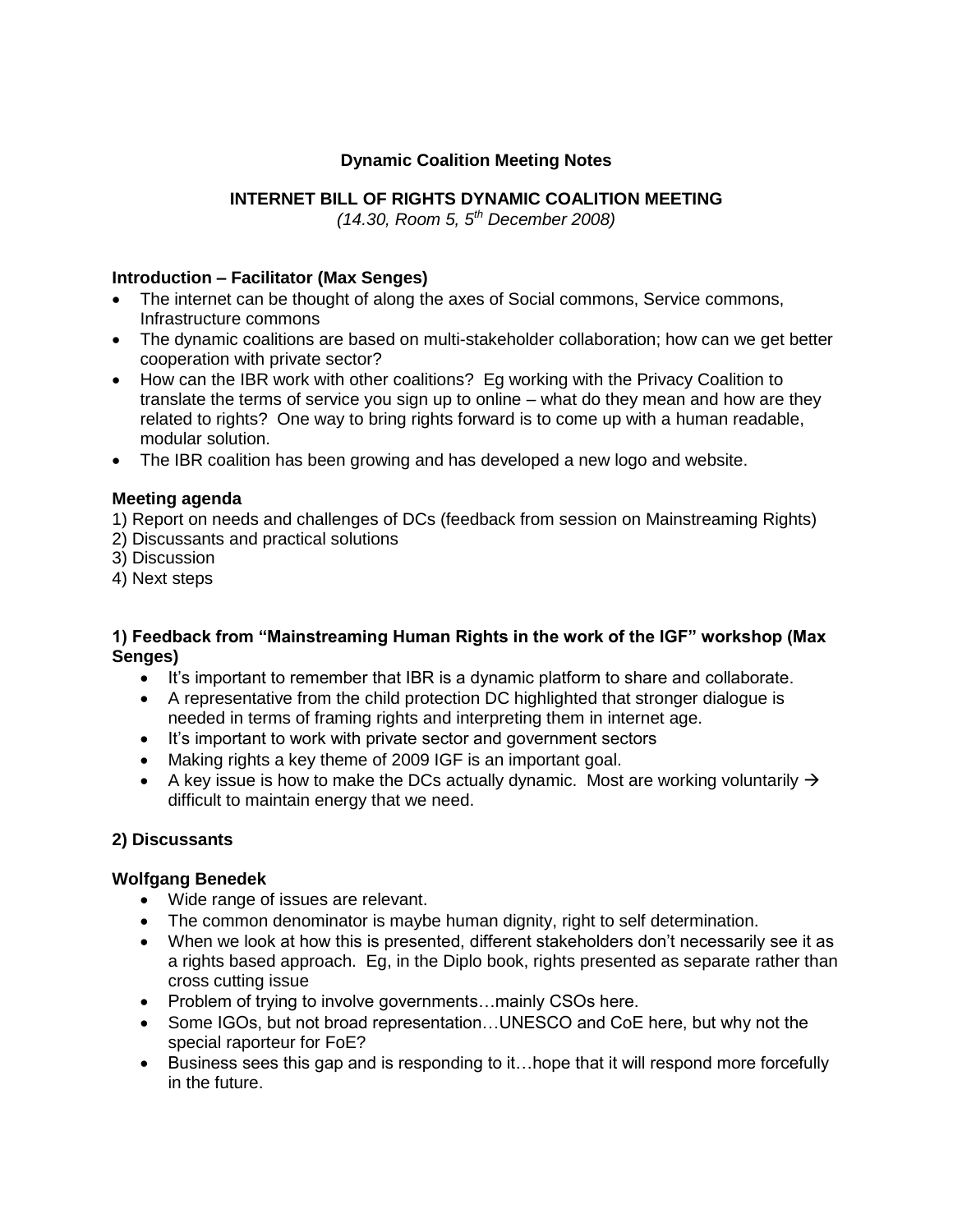- Google's standards are too low…they should state that they are enabling, empowering, contributing to a rights based approach. This would help other businesses understand.
- The problem is that rights are often seen as a blame game…a negative approach that makes people uneasy.
- New guidelines are being developed by different stakeholders eg CoE.
- Problem of enforcement...IP rights, trade etc have stronger enforcement mechanisms, but this lack of enforcement mechanisms can be countered through decentralised forms…community acting as watchdogs and making positive contributions.
- IBR DC should act as a platform for debate, but should go beyond that eg establish research groups, networks including teaching, small and large projects in cooperation with business…always trying to maintain multi-stakeholder approach.
- Could also have political agenda  $\rightarrow$  making people aware of rights approach...trying to build consensus around issues at different levels (regional and global).
- Can do it around issues of interest.
- This shouldn't necessarily lead to recommendations to IGF, but it could….substantiated insights to contribute to the IGF.

**Facilitator -** Idea of research is very interesting…Global Partners is talking to Max about developing project proposals and all are welcome to collaborate.

Ownership of suggestions is key…we need dedication about pushing ideas through. For example, can Wolfang own and push forward the research aspect of the coalition?

### **Wolfgang Kleinwachter**

- This is a DC, not a workshop. IGF isn't a negotiation body, but a DC can produce outcomes. If we are talking about a bill of rights, it's practical. It could be an instrument at the end of the process.
- We have an internationally recognised bill of rights which was a huge achievemnt, but not all are happy. As we move forward, we have to be careful we don't undermine what's already been achieved.
- We have to base all of this on the UDHR IBR activities have to be embedded in the universal declaration.
- Article 19 already embeds rights to FoE, but we could work on its interpretation, including the element of the right to share….sharing is of practical value in end to end communications.
- Other human rights elements brought into discussions….
- Internet of Things discussion....should it be a right that the RFID chip is silenced when it goes to a person…and the right to forget – should there be an expiration debate on what we put online?
- Access does it need to be a universal right?
- There is a split between ESCR and ICCPR need to link them back together and see how they relate to each other.
- Proposal if we produce something in the IBR DC we should approach the Human Rights Council of the UN….there's no debate about internet censorship there. We can make them more aware of what's going on in the internet world.

**Facilitator–** we can talk about this with the IGF secretariat – how they can support us.

### **Marco Pancini – European Public Policy Council – Google.**

• The laws we are applying everyday as internet users were written for another era...I'm not just talking about UDHR, but day to day laws that are making our life very difficult.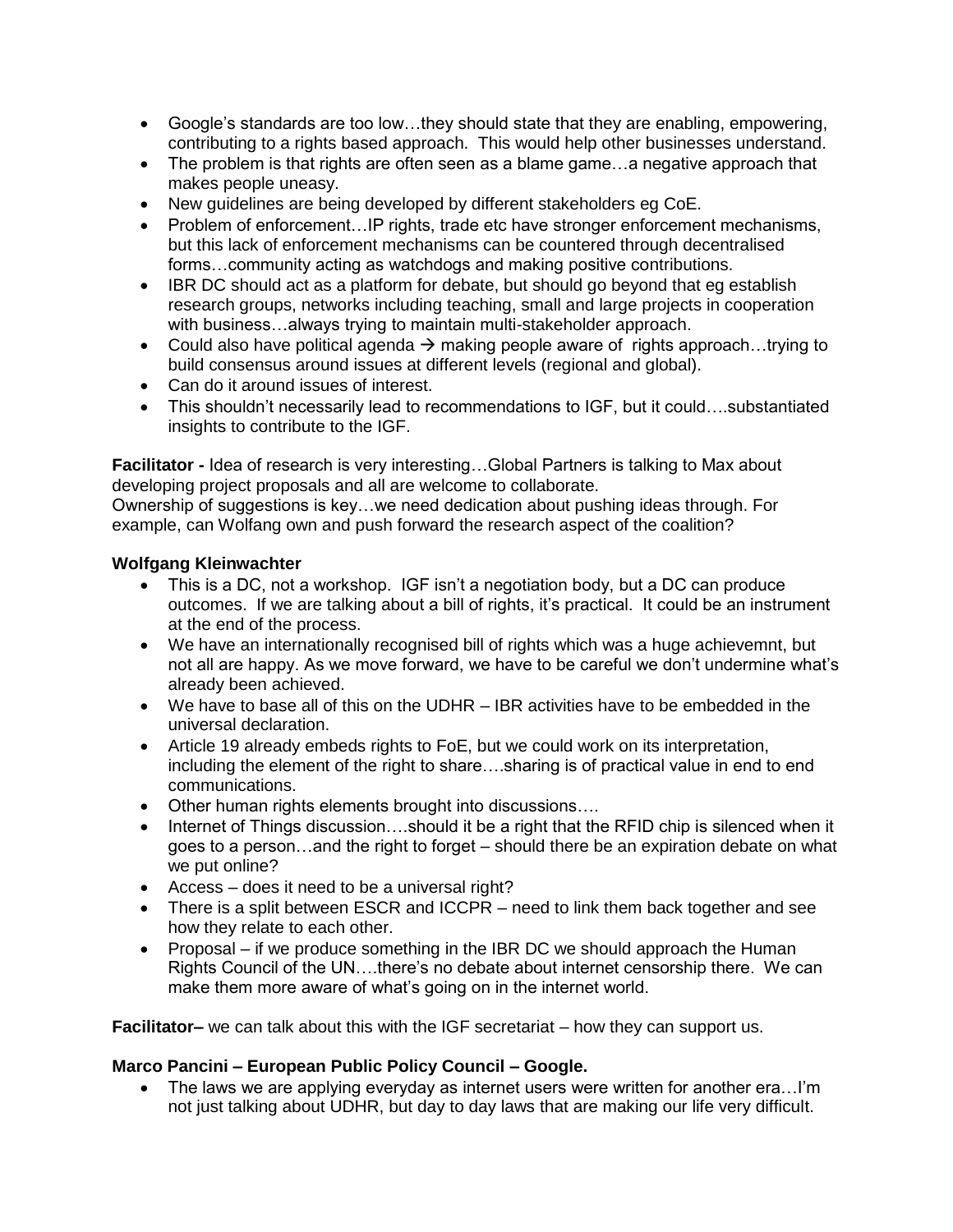- What is the role of industry players, governments?
- Google is using Global Network Initiative as a platform to play an active role to propose FoE and privacy as problems that need to be on the agenda
- GNI = Google, Microsoft and Yahoo effort to create a framework and lobbying platform to put FoE and privacy in the agenda of all governments, and making these alive in all of the services we provide.
- [Max An internal effort to review practices..a self regulating effort.
- They say they want to work with govs and CS...IGF could be an interesting way to help them so that]
- $\bullet$  [Ronnie wasn't just the companies civil society is involved; it is primarily a Western initiative]
- I was present at the founding of IGF in Italy with Rodota as a chair...I am committed as we as internet users, players etc need to fit into these discussions about values and rights alongside governments.

# **Thomas Schneider – Swiss government**

- Challenges for governments.
- Governments have a long tradition in dealing with human rights in the analogue world  $\rightarrow$ clear structures on what the rights and duties are, what the rules are at national, regional and global level.
- Eg UDHR, European Convention on Human rights (important as connected to courts). Council of Europe is working to guarantee maximum rights with minimum restrictions; security is a precondition for rights and freedoms, and not the other way round.
- Measures are there to ensure that you can actually exercise your rights and freedoms, but this depends on factors such as government, and the structure of the media system.
- Traditional role of govs has been challenged by the virtual world, and they're still trying to work out how to respond.
- New challenges have been presented for everyone.
- Decision making processes of govs are often too slow…national laws aren't enough to tackle global issues. Have to see what we can do – harmonisation isn't always possible.
- How can we get a rights system into the internet? All actors have to be involved; there is a key role for all actors. Technical decisions have political, economic and social impacts. This is often only realised 20 yrs later.
- When you include all these actors you don't come to binding decisions…govs have to get used to rough consensus rather than binding decisions.
- Mush partnerships  $\rightarrow$  legitimacy problems...who guarantees that companies are enforcing principles that they announce on their website?
- Govs often try to regain control in a traditional way, and citizens expect same rights t be protected online and offline.
- Don't need new rights…always trying to make laws technologically neutral…don't need to change them every time a new technology is developed. Basic principles that apply online and offline.
- Dangerous to try and elaborate an internet bill of rights  $\rightarrow$  might come to an agreement below what we already have. Was a special time when UDHR was agreed.
- Useful to look at rights there are and transpose them onto the internet so that everyone understands them, even if they don't know UDHR exists.
- CoE is trying to develop practical guidelines, encouraging everyone takes responsibility for fostering HRs on the internet.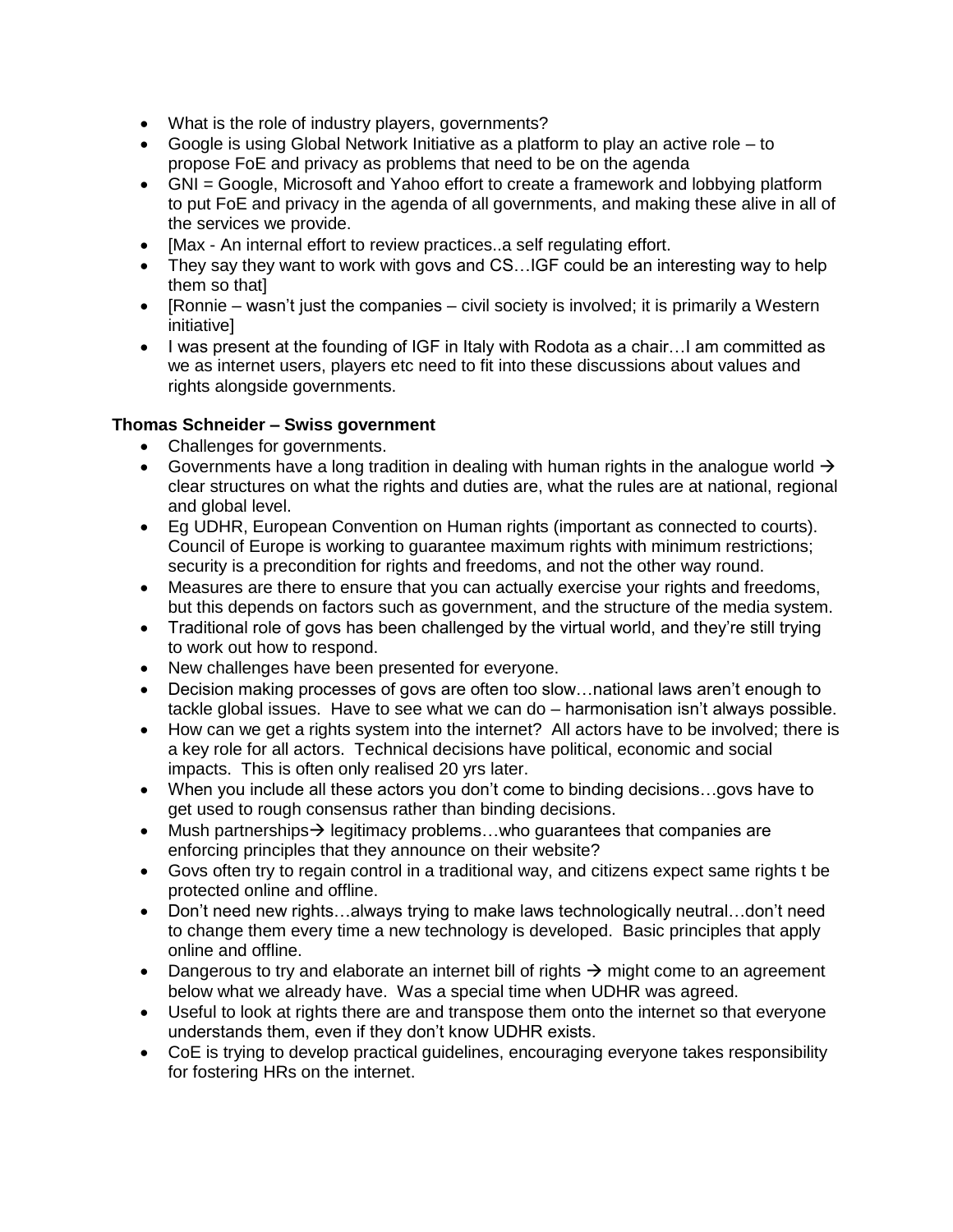**Facilitator** – there's room for a bill of rights document to be created within the coalition, but it's more of a process at the moment.

We're thinking of changing the name to "rights and principles" as we're a broad platform for discussion.

# **Chengetai Masango – IGF Secretariat**

- DCs were one outcome of first IGF they weren't planned, they just emerged. The secretariat thought it was an excellent example of how the IGF can produce synergies.
- We're concerned about how to make the DCs more active…throughout the year, a continual process.
- Nitin says DCs are like minded coalitions going towards a shared goal.
- We're very supportive of the DCs…try to give them publicity and provide them rooms.
- If people are having problems connecting with governments or UN bodies, they can come to us and we'll try to connect them.
- The IBR process is very important. When people discuss the issues, they become sensitised to them, so it's important to include people who agree and disagree in the discussion.
- The Council of Europe seems to have a different approach, looking at the current conventions and trying to adapt them to the internet age. It's all good as long as there's discussion and people meet.
- There seem to be competing views on the balance between privacy and security...but there doesn't need to be competition between them. We can have agreement that both are important.

**Facilitator Question**: is there a way to make it easier for governments and the private sector to participate in the coalitions?

**Chengetai**: It's difficult....if people make statements in their private capacity it can cause problems as people think they are representing the bodies they work for. In the MAG there are guidelines for this – people participate in their individual capacity, and are protected by Chatham House rules.

### **Stefano Rodota**

- It's important to see that the core business of the IGF is the UDHR.
- The merger of different DCs could be a good step because it can reinforce the trend of producing a critical mass and point of view. We can use this critical mass to improve the process, and to push into specific directions.
- We need to have an official place for this issue of right in the next IGF in Cairo, not just disseminated into different workshops.
- Google suggested having a privacy council at the UN level…we need to formalise new perspectives in the official institutions of the UN.
- Multi-stakeholdersim embodies a paradox: the private sector is leading on internet rights whilst the public sector creates big brother states.
- We have to stimulate a different approach. Can private companies be the only sovereign bodies in the protection of rights and freedoms?
- We must not undermine UDHR, but there's a problem we have to resist rewriting it, but we cannot leave all decisions as a matter of interpretation. Eg when the European charter was under discussion, there were similar objections that we threatened to undermine the UDHR and the European Convention. But now, even if the charter isn't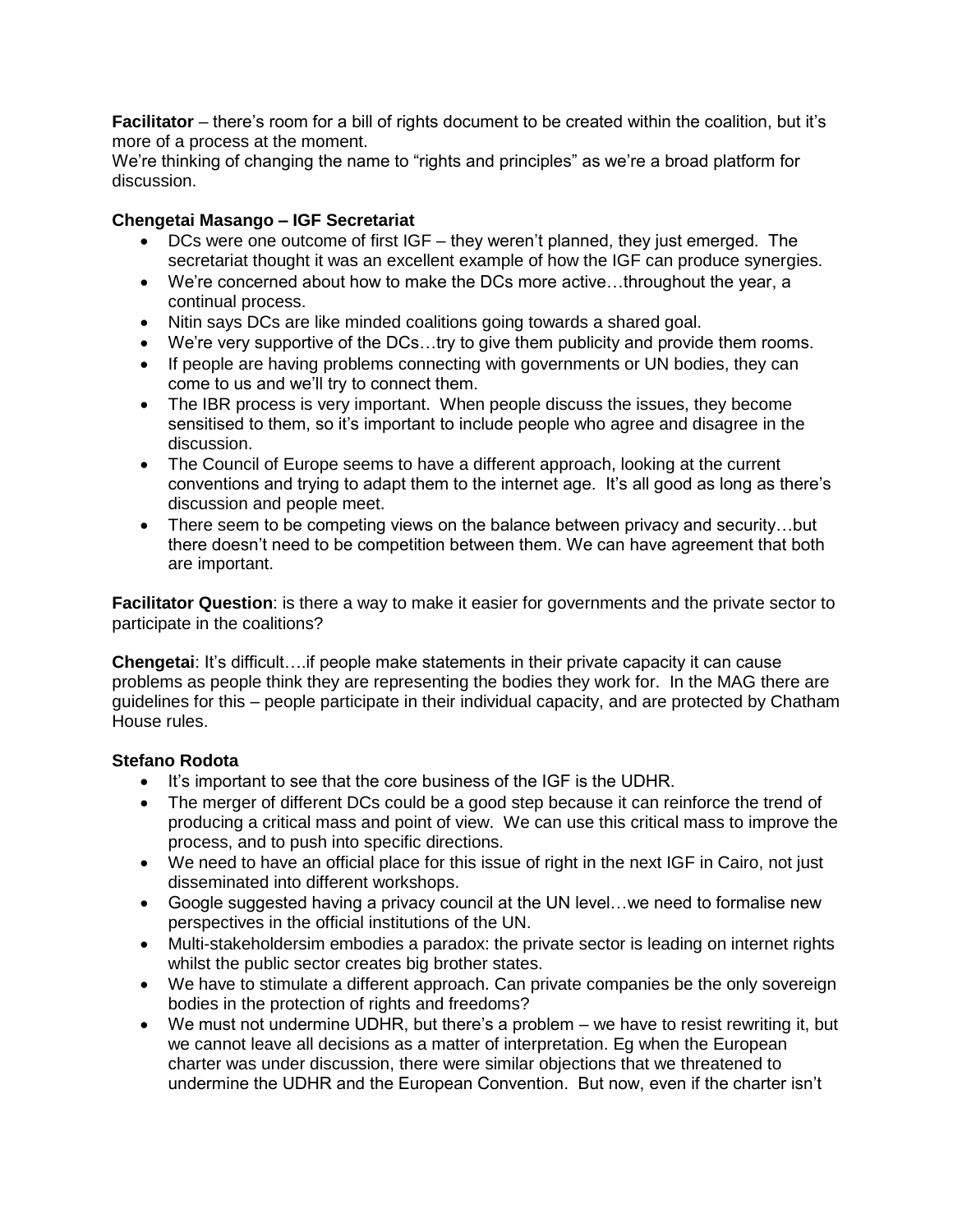binding, it's changing interpretations of rights by institutions. Reinterpretation is therefore important.

- Some new issues can't fit into old framework e.g. internet as a commons.
- I would like not to use the IBR to go back to discussions about different generations of rights…we need to remember the indivisibility of rights.

**Thomas Schneider**– Supports the idea that we should have one day dedicated to rights and principles at the IGF.

Supports name change as it's important to incorporate everyone, including critics…they might be persuaded along the way.

Including the private sector is important.

**Comment from audience** – I disagree with including "principles" in the name of the coalition as it will give the private sector the excuse of focusing on principles and undermining rights. Vint Cerf said we had to keep the internet unregulated, but that would be chaotic. "Bill of rights" and "principles" are different. What is the goal of the BoR if you put principles in?

**Comment from audience:** I don't like conversations about values…about interpreting rights

**Comment from audience**: Much legislation is anti-human rights…this process in the coalition will make us question legislation which is inappropriate to the internet age; it will force countries to re-visit out dated laws.

**Comment from audience**: To be strategic, should we call for a main session to define or discuss the norms and principles of internet governance, as referenced in the WGIG definition of internet governance? I think we would be more likely to secure a main session that way. We can then argue that human rights should underpin these norms and principles, whilst including as broad a range of people as possible in the discussion.

**Comment from audience**: I have been scared away by the coalition name "Internet bill of rights" in the past…but we'd be delighted to be involved in the group if it's talking about advocating human rights.

**Comment from audience**: Let's take dignity as a principle…it's not a right. How can we apply that…how to turn dignity into a right without clashing with free expression? There are moral and ethical values that we need to build into the discussion. "Rights based principles" are fine as it means we're talking about a regulatory framework that gives maximum freedom with minimum restrictions on rights.

**Comment from audience**: Principles like dignity can be enforced. Principles can have an enormous binding role when society needs flexible principles in order to be adapted to the dynamic of societies.

**Comment from audience**: This IBR process grew out of WSIS. I don't want discussion of principles to result in slippage from the rights bedrock. The flipside of developing rights-based principles is responsibilities – the responsibilities of users.

**Comment from audience**: I am interested in this workshop. After the "mainstreaming rights" workshop in the morning, this is the most dynamic.